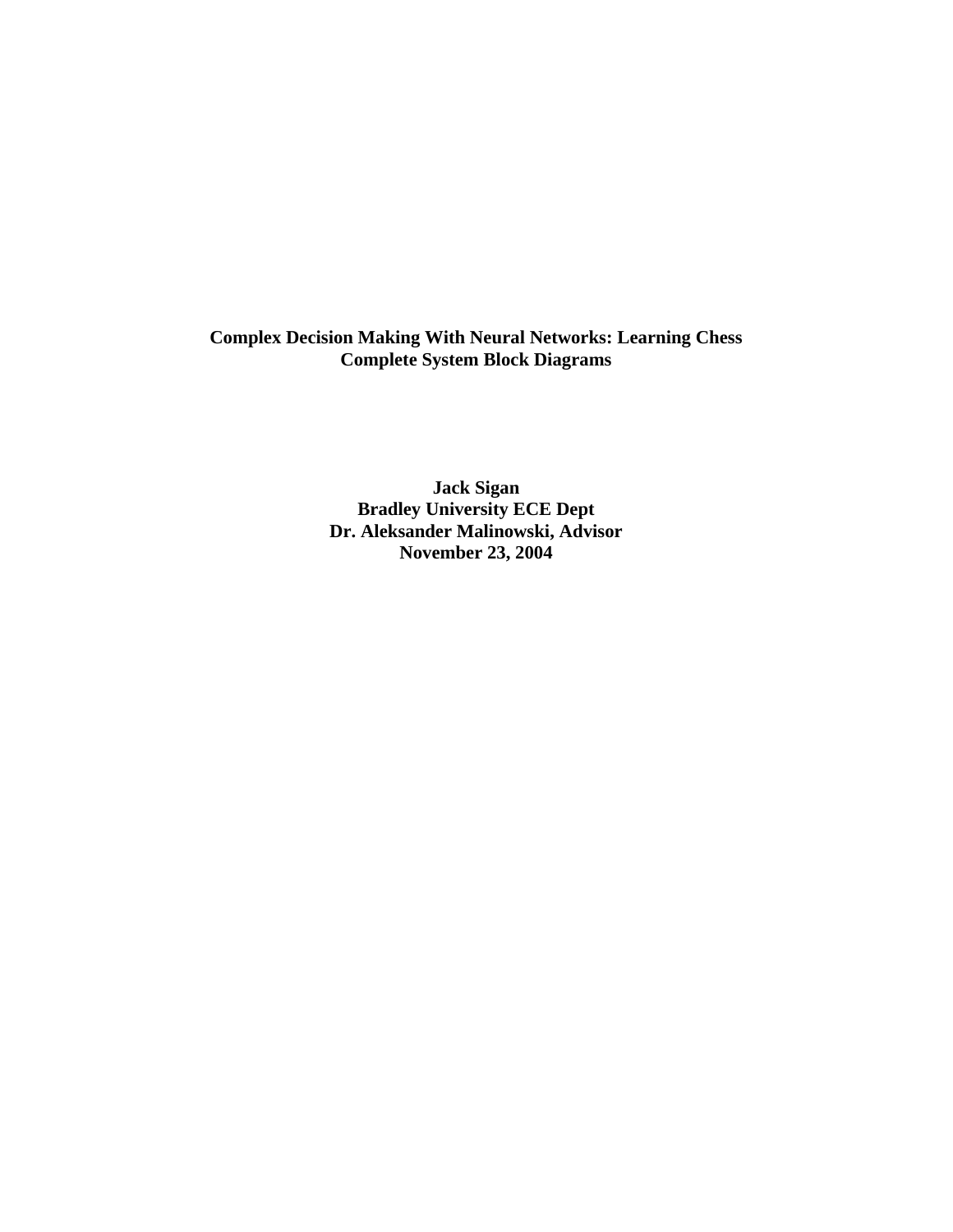#### **System Description:**

 The system will operate in the learning mode prior to playing chess or advising. Figure 1 shows the two possible modes of operation, along with the interconnection between the modules included in each subsystem. The entire system is composed of software running on multiple PCs simultaneously, and no additional hardware is to be used. The details to follow in this paper assume that the geographical, or move based design paradigm is used.

No inputs or outputs are specified for the learning mode, which operates in an



*Fig. 1: System block diagrams for operating modes* 

#### **ANN System:**

 The ANN system is the central focus of the design. It will contain a series of neural networks (as many as 1856), operating in parallel, which are trained to play specific moves in the game as described in the functional description. Before use in the playing/advisory modes, the ANN system must be trained in the learning mode, where it starts as a randomly connected, randomly weighted network. The training takes place in an automated process utilizing millions of data samples representing "good" moves in

essentially automated process. The playing or advisory modes receive move inputs from the player and after evaluation is complete will return the best move(s) chosen by the neural network system. Prior to discussing the playing and training functions, it is necessary to briefly introduce the modules depicted in figure 1.

### **Interface Module:**

 The interface module seen in figure 1 (playing or advisory mode) is an application the user interacts with on the PC. It displays a chess board and the piece layout for the game, and the user will make their moves on this board. In advisory mode, a list of returned neural network moves will be displayed in a text box for the user to examine. In playing mode, the computer will make its own moves directly on the board. The interface module must have bidirectional communication with the artificial neural network system (ANN system) to exchange board position data and move choices.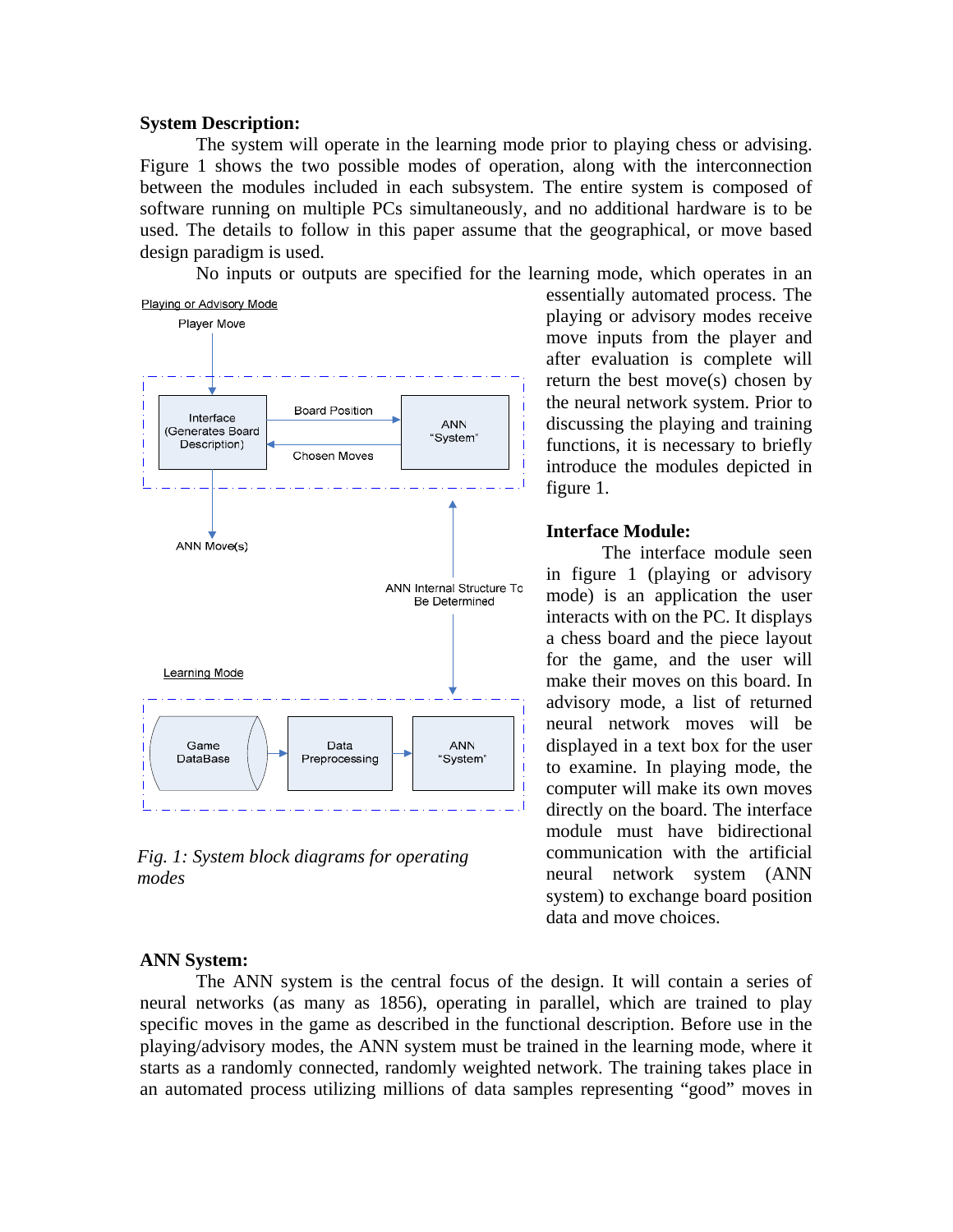chess. Once trained, the ANN system is used by the interface module to play the game. A board position may be passed to the system, and a list of suggested moves will be returned. The interface decides whether to make one move or to display a list of suggestions based on whether it is set to playing mode or advisory mode.

### **Game Database:**

 The game database is a standalone application called ChessBase 9.0. This application allows a massive database of several million saved chess games to be sorted, filtered and searched by move. ChessBase 9.0 is used exclusively in the learning mode, at the start of the preprocessing stage. All game data must be preprocessed in order to convert it from the database format to a format usable for neural network training. Games from ChessBase 9.0 are extracted by searching for specific moves, which defines the first step in the preprocessing module to be described shortly. Many individual sets of games are made, which will then be passed to the remaining preprocessing stages.

### **Data Preprocessing:**

 Data preprocessing begins in the game database described above, and continues with a series of applications designed to convert the chosen game data into neural network training vectors. The data processing stage converts PGN files (portable game notation—a popular algebraic game recording standard) which are extracted from the database, to EPD strings (extended position description). EPD files contain a series of strings representing the full board position at each move recorded in the PGN file. Figure 2 shows a sample of PGN format, and figure 3 shows a sample of EPD format. At this time a detailed understanding of file content is not required.

1. e4 d6 2. d4 Nf6 3. Nc3 g6 4. Nf3 Bg7 5. Be2 O-O 6. O-O Bg4 7. Be3 Nc6 8. Qd2 e5 9. d5 Ne7 10. Rad1 Bd7 11. Ne1 Ng4 12. Bxg4 Bxg4 13. f3 Bd7 14. f4 Bg4 15. Rb1 c6 16. fxe5 dxe5 17. Bc5 cxd5 18. Qg5 dxe4 19. Bxe7 Qd4+ 20. Kh1 f5 21. Bxf8 Rxf8 22. h3 Bf6 23. Qh6 Bh5 24. Rxf5 gxf5 25. Qxh5 Qf2 26. Rd1 e3 27. Nd5 Bd8 28. Nd3 Qg3 29. Qf3 Qxf3 30. gxf3 e4 31. Rg1+ Kh8 32. fxe4 fxe4 33. N3f4 Bh4 34. Rg4 Bf2 35. Kg2 Rf5 36. Ne7 1-0

# *Fig. 2: Sample of the PGN file standard*

```
rnbqkbnr/pppppppp/8/8/8/8/PPPPPPPP/RNBQKBNR w KQkq - pm d4; 
rnbqkbnr/pppppppp/8/8/3P4/8/PPP1PPPP/RNBQKBNR b KQkq d3 pm Nf6; 
rnbqkb1r/pppppppp/5n2/8/3P4/8/PPP1PPPP/RNBQKBNR w KQkq - pm Nf3; 
rnbqkb1r/pppppppp/5n2/8/3P4/5N2/PPP1PPPP/RNBQKB1R b KQkq - pm b6; 
rnbqkb1r/p1pppppp/1p3n2/8/3P4/5N2/PPP1PPPP/RNBQKB1R w KQkq - pm g3; 
rnbqkb1r/p1pppppp/1p3n2/8/3P4/5NP1/PPP1PP1P/RNBQKB1R b KQkq - pm Bb7;
```
### *Fig. 3: Sample of the EPD file standard*

Of course, neural networks require a numeric input vector for training. It is therefore required to convert the EPD stings into floating point input vectors by converting the EPD characters to floating point values. A sample training vector is shown in figure 4. The output pattern is 1 or -1, corresponding to whether or not to make the move specific to the training data set and the neural network. The hope is that after learning enough patterns, the neural network will be able to effectively make this move decision for data samples which are not contained in the original training set.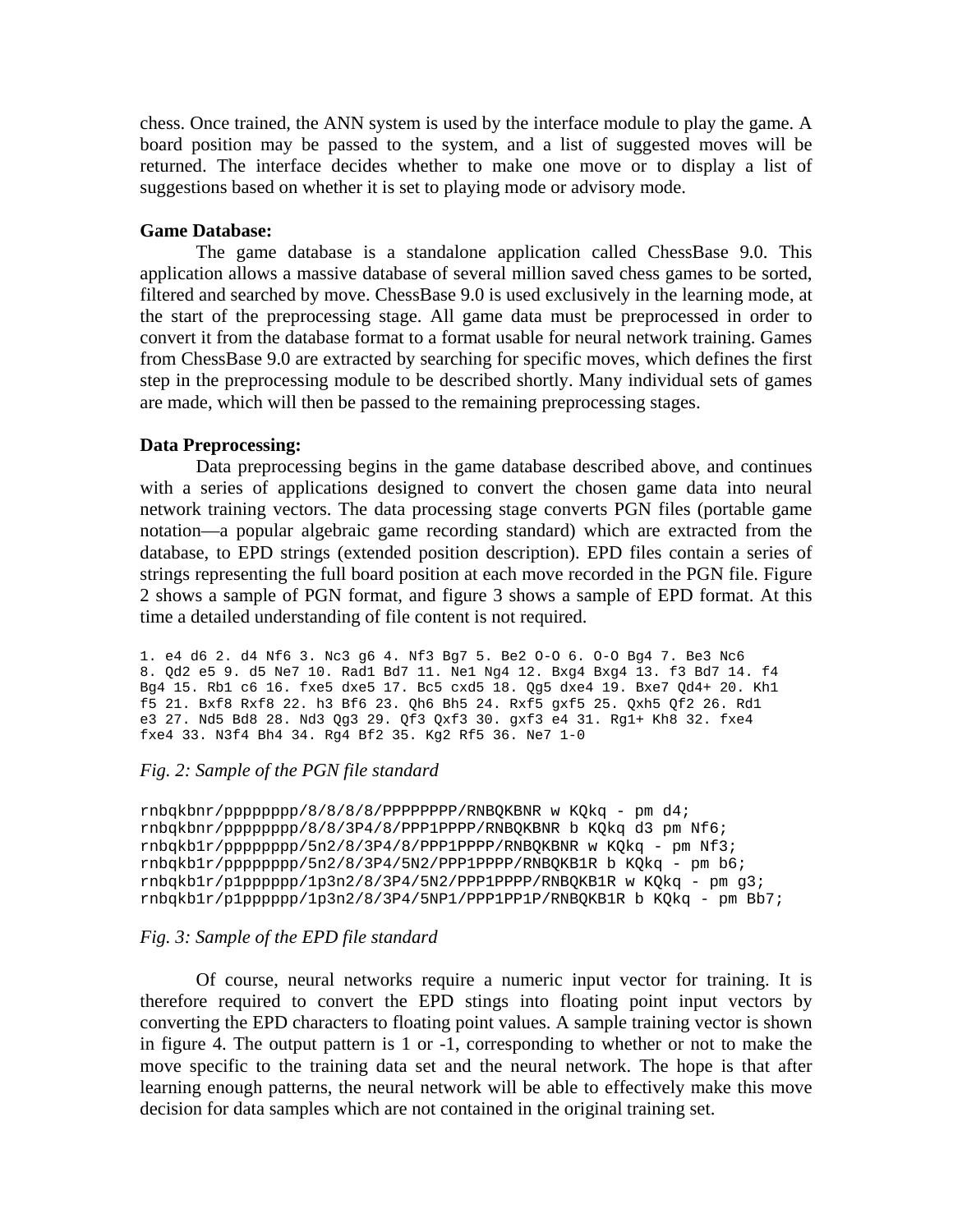```
# Input pattern 1:
0.5 0.4 0.3 0.9 1 0.3 0.4 0.5
0.1 0.1 0.1 0.1 0.1 0.1 0.1 0.1
0.0 0.0 0.0 0.0 0.0 0.0 0.0 0.00.0 \t0.0 \t0.0 \t0.0 \t0.0 \t0.0 \t0.0 \t0.00.0 0.0 0.0 0.0 0.0 0.0 0.0 0.00.0 0.0 0.0 0.0 0.0 0.0 0.0 0.0-0.1 -0.1 -0.1 -0.1 -0.1 -0.1 -0.1 -0.1-0.5 -0.4 -0.3 -0.9 -1 -0.3 -0.4 -0.5# output pattern 1:
\mathbf{1}
```
*Fig. 4: Sample floating point training sample*

Now that the main modules have been adequately introduced, it is now possible to describe the full functionality of specific modes of operation.

# **Playing/Advisory System:**

The interface module and the ANN system are used in the playing/advisory system. Figure 5 describes the operation of this entire system (or functional mode).



*Fig. 5: Playing/advisory system flowchart*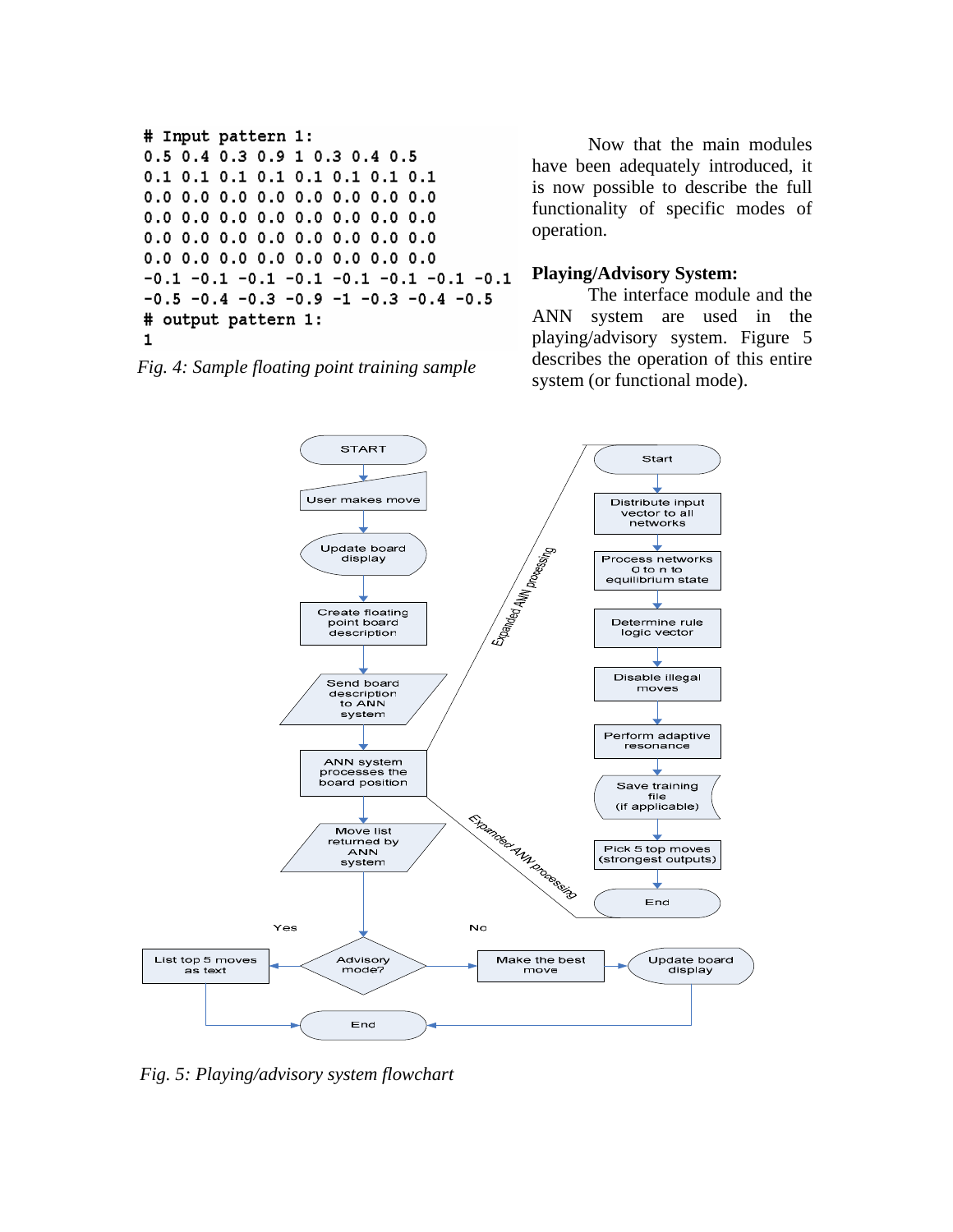In figure 5, the ANN board processing stage is expanded on the far right to give more insight into the ANN system. It is possible to treat the ANN processing as a single function as it has a clearly defined input and output, and its inner workings are of no consequence to the interface module so long as data is passed back and forth. The expanded ANN processing function can be better understood by figure 6, which shows the block diagram of the geographical ANN system design. Here, "adaptive resonance" is simply a specialized training session held after the initial training to "fine tune" networks so they make fewer illegal moves over time. The true form of adaptive resonance would make changes to the network during training, while in this case, although the data is saved within the playing/advisory mode, it is required to go back to the training mode to complete the "adaptive resonance." Thus, while not adhering to the true definition of adaptive resonance, the end result is the same; adjustment of weights to differentiate between similar inputs based on observation of a logical error.



*Fig. 6: Move based ANN system design (geographical design paradigm)* 

# **Learning System:**

 The learning system is comprised of the ChessBase 9.0 database, the preprocessing software, and the ANN system. It is possible to divide learning into two distinct functions: data preprocessing and training.